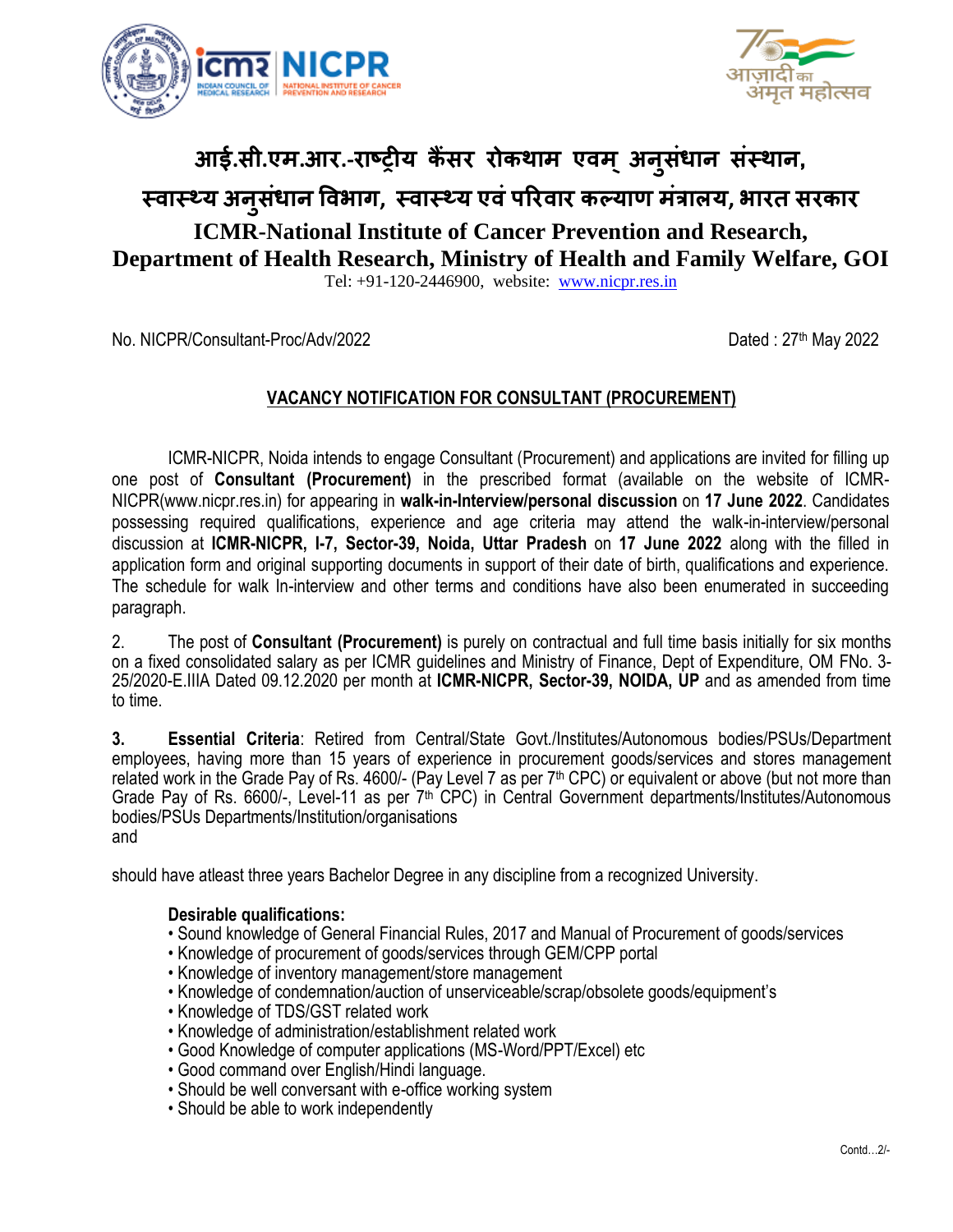#### 4. **Scope of Work/Job responsibilities**:

1. To process the cases of procurement of scientific equipment's/consumables/chemicals etc through GeM/CPP Portal.

- 2. To process cases of procurement of services through GeM/CPP Portal
- 3. To prepare and process all condemnation of goods/equipment related matters
- 4. Processing of bills related to stores/procurement
- 5. Conduct of various meetings from time to time.
- 6. To conduct Physical verification of fixed assets/consumables etc
- 7. Preparation of draft reply of RTI/Parliamentary Questions.
- 8. Processing of Disciplinary/Inquiry cases
- 9. Any other work assigned by the competent authority.
- **5. Age**: Not exceeding 62 years on the last date of Walk-in-Interview.

### **6. PROCEDURE FOR RECRUITMENT.**

1. Candidates appearing for walk - in - Interview / or personal discussion should bring with them all original certificates (1) Application form duly completed (2) Educational qualification (3) Proof of Date of birth (4) Experience certificates/testimonials (5) One-self attested recent passport size photograph (6) ID Proof (Ex. Aadhar/PAN/Voter ID/Driving License etc.) (7) One set of self-attested photocopies of all documents. (8) SC/ST/OBC/EWS Certificates, if applicable (9) Copy of Pension Pay Order or Last Pay Drawn Certificate (10) Candidates should also produce all certifications/testimonials in original for verification.

2**. Candidates who fail to bring the original certificates will not be allowed to attend walk - in - Interview / or personal discussion.** 

3. Incomplete applications, application not submitted in prescribed format and application without supportive documents asked for shall be summarily rejected.

4. Only shortlisted candidates will be allowed to appear before interview board.

5. Selection will be based on performance in the interview.

 6. Candidates possessing the above essential qualification and experience may come for **walk-in- Interview/ personal discussion** at **ICMR-National Institute of Cancer Prevention and Research, I-7, Sector-39, NOIDA, UP** on the dates as indicated in schedule directly alongwith the prescribed application form duly completed in all respect:

#### **SCHEDULE FOR WALK-IN- INTERVIEW**

| SI.<br>No. | Post                         | Date and time of verification<br>of document |
|------------|------------------------------|----------------------------------------------|
|            | Consultant (Procurement) -01 | 17.06.2022<br>from 9:00 AM to 10:00 AM       |

**Note**: Candidates who will report after the scheduled date/time will not be allowed to appear in Interview/ personal discussion.

**7. Terms and conditions**: The term and conditions of the contractual service/engagement are as under:

1. The initial engagement of consultant shall be 06 months from the date of appointment. After expiry of initial engagement, services can be extended further as per requirement based on satisfactory performance and mutual consent of ICMR-NICPR and consultant.

2. The appointment of consultant would be on full time basis and he/she would not be permitted to take up any other assignment either part time or full time during the engagement with the Institute.

3.Selected candidates have to sign an agreement of contractual appointment with ICMR-NICPR.

4. The appointment of consultant is of a temporary nature and can be terminated by giving not less than one months' notice on either side at any time without assigning any reason.

5. **The consultant shall be paid a fixed consolidated monthly remuneration** arrived at by deducting the pension from the pay drawn at the time of retirement in terms of Ministry of Finance, Dept of Expenditure OM FNo.